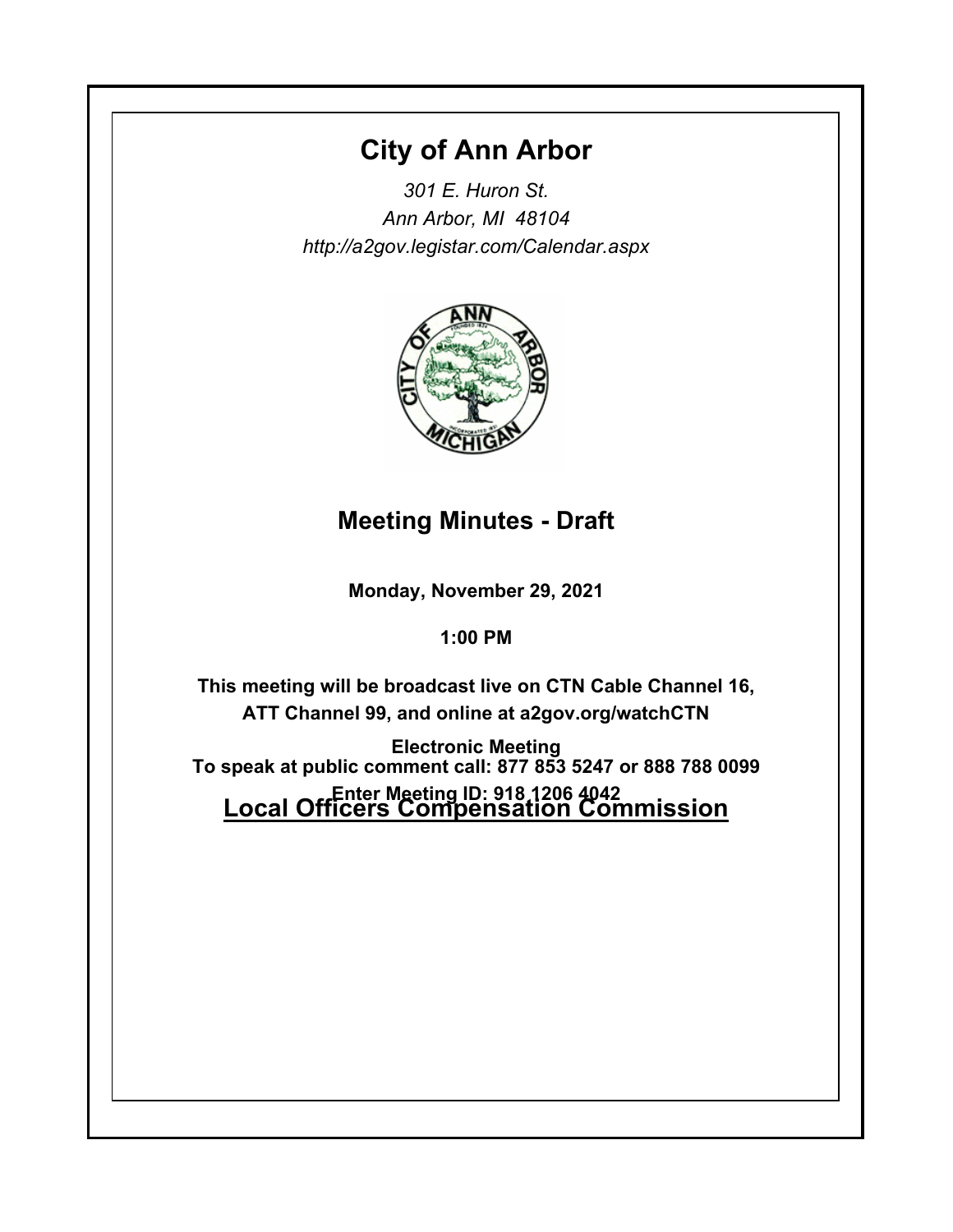#### **CALL TO ORDER**

**The meeting was called to order at approximately 1:01pm.**

#### **ROLL CALL**

## **All members attending remotely from Ann Arbor, Michigan, except Commissioner Harwood attending from Monroe, Michigan.**

Roger Hewitt, Edwin Harwood, Bryan C. Weinert, Elizabeth V. Janovic, and Juliet Pressel **Present** 5 -

#### **APPROVAL OF AGENDA**

**Approved**

#### **PUBLIC COMMENT - 3 MINUTES PER SPEAKER**

**The commission voted unanimously to move public comment to the end of the agenda due to technical difficulties with the TV broadcast.**

#### **APPROVAL OF MINUTES**

**[21-2116](http://a2gov.legistar.com/gateway.aspx?M=L&ID=29035)** Local Officers Compensation Commission Meeting Minutes of November 18, 2021

*Attachments:* LOCC 11-18-21 Meeting Minutes-DRAFT.pdf

**Approved**

### **COMMISSION BUSINESS**

Postponed from 11/18/21: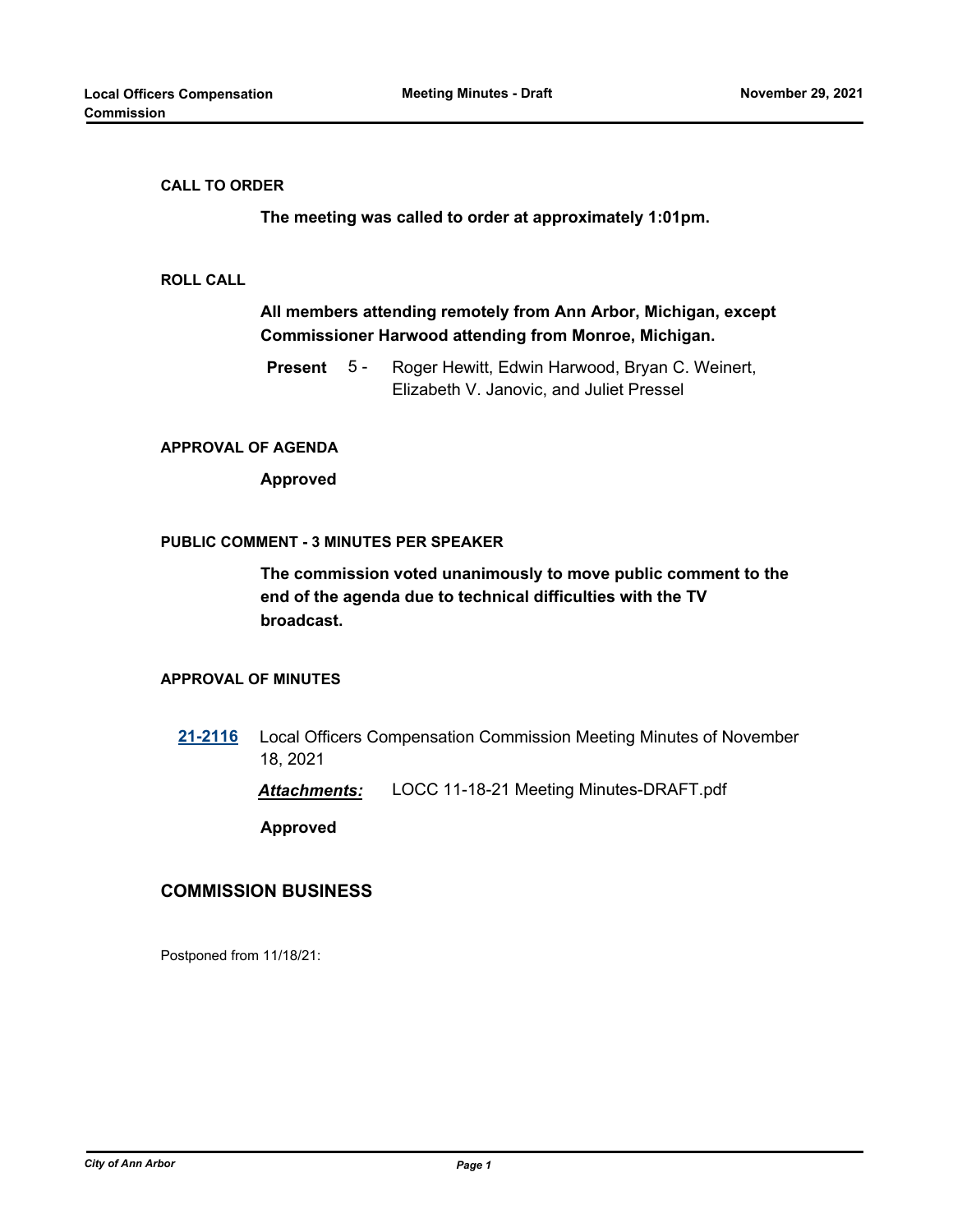- **[21-2055](http://a2gov.legistar.com/gateway.aspx?M=L&ID=28977)** Resolution to Determine Salaries of the Mayor and City Council Members for FY 2023 and FY 2024
	- *Attachments:* CPI-Year ending December 2020.pdf, City of Ann Arbor-Wage comparison by union 2009-2021 11.15.2021.xlsx, City of Ann Arbor Salary Comps Survey 11.15.2021.xlsx, Conference of Western Wayne Salary Comps 11.15.2021.pdf, Michigan Municipal League Salary Comps Survey 11.15.2021.xlsx, Salary change options.pdf

**The Commission voted to postpone the resolution until the next meeting (date TBD).**

#### **COMMUNICATIONS**

**No communications.**

#### **PUBLIC COMMENT - 3 MINUTES PER SPEAKER**

*Moved from earlier in agenda.*

**No speakers at public comment.**

#### **ADJOURNMENT**

**The meeting was adjourned at approximately 1:47pm.**

**A record of this meeting is available in video format at https://www.a2gov.org/departments/communications/ctn or by contacting CTN at ctn@a2gov.org.**